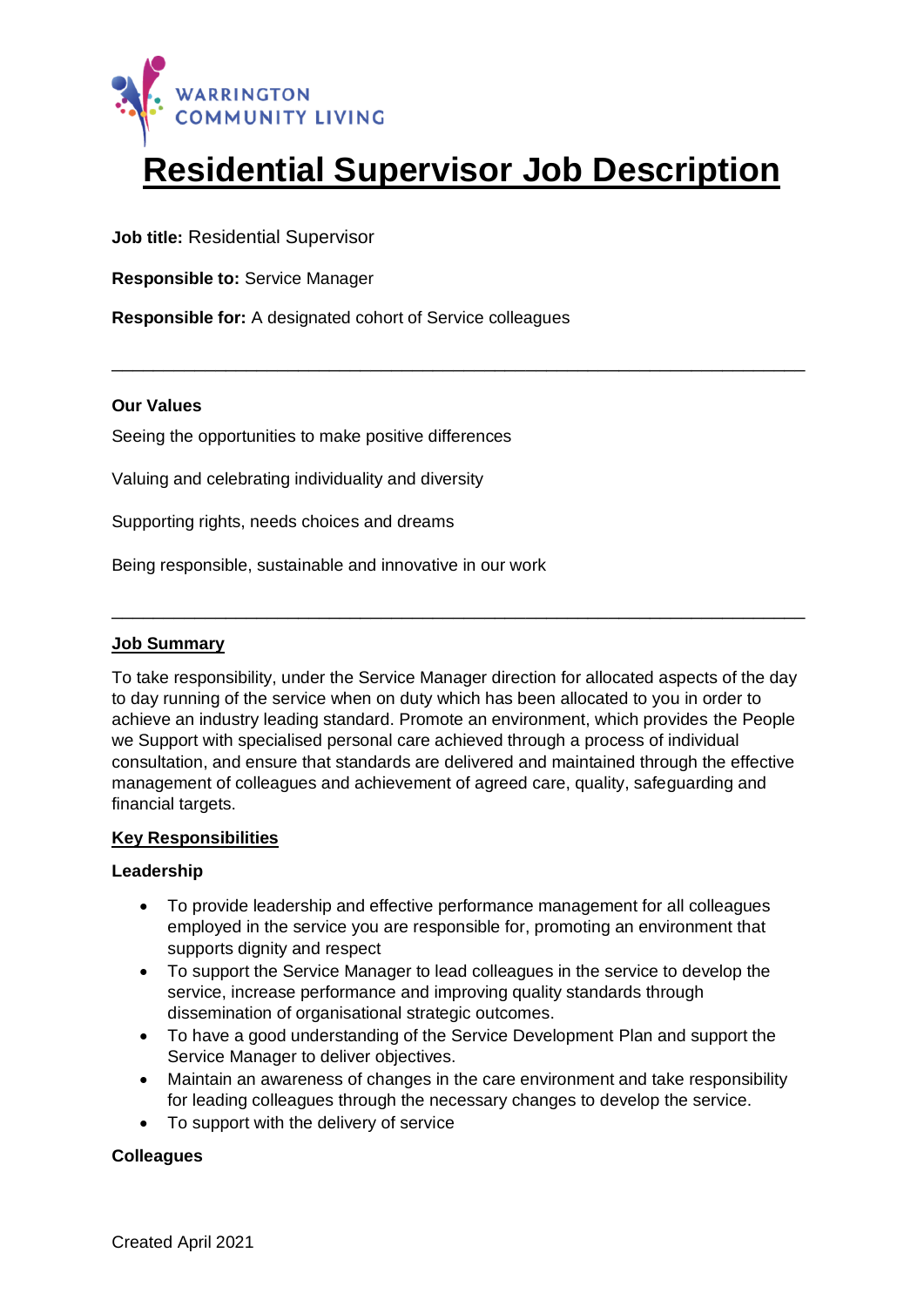

- To Support with induction, retention and development of the colleagues allocated to you in accordance with legislation and company guidelines.
- To support the Service Manager to identify appropriate numbers and skills mix of colleagues to meet the requirements of the service
- To support the Service Manager to ensure systems for providing effective supervision for the colleagues allocated to you are in place and maintained.
- Provide supervision and leadership development to the members of the team allocated to you
- Ensure there is effective communication and dissemination of information on a frequent and regular basis using various methods to all colleagues.

## **Business**

- Follow WCL Financial Procedures and be environmentally responsible in accordance with the organisations green policy
- Support the Service Manager to ensure that the service complies with contract agreements and requirements.

## **The People We support**

- Contribute to the promote a caring environment that is delivered according to the latest guidelines, best practice, legislative and regulatory requirements.
- Contribute to effective methods of communication with all stakeholders
- Ensure that high standards of care delivery are maintained at all times and that clinical and care needs of the people we support are appropriately met through effective medicines management and access to external health professionals
- Ensure that the views and preferences of the people we support and visitors are sought and shared with the Service Manager
- Ensure that a high level of satisfaction with the service is achieved and maintained (the people we support, relatives, colleagues and commissioners).
- To support the Service Manager to manage complaints and concerns appropriately and effectively in accordance with WCL policy.
- Contribute to monitoring arrangements to ensure on-going compliance and adherence to service contracts
- Maintain excellent relationships with relatives, residents and external agencies to build and maintain a positive reputation in the local community.
- Understand and implement Safeguarding Vulnerable Adults policies and procedures.

# **Safeguarding**

• To complete training on Safeguarding of Vulnerable Adults and the Mental Capacity Act and be able to understand and implement SVA and MCA policies and procedures taking responsibility for reporting safeguarding concerns to the senior person on duty or on-call Manager/Deputy CEO

# **Health and Safety**

As an employee of Warrington Community Living, the post holder has a duty under the Health and Safety at Work Act 1974, to;

• Take reasonable care of the health and safety of themselves and all other persons who may be affected by their acts or omissions at work.